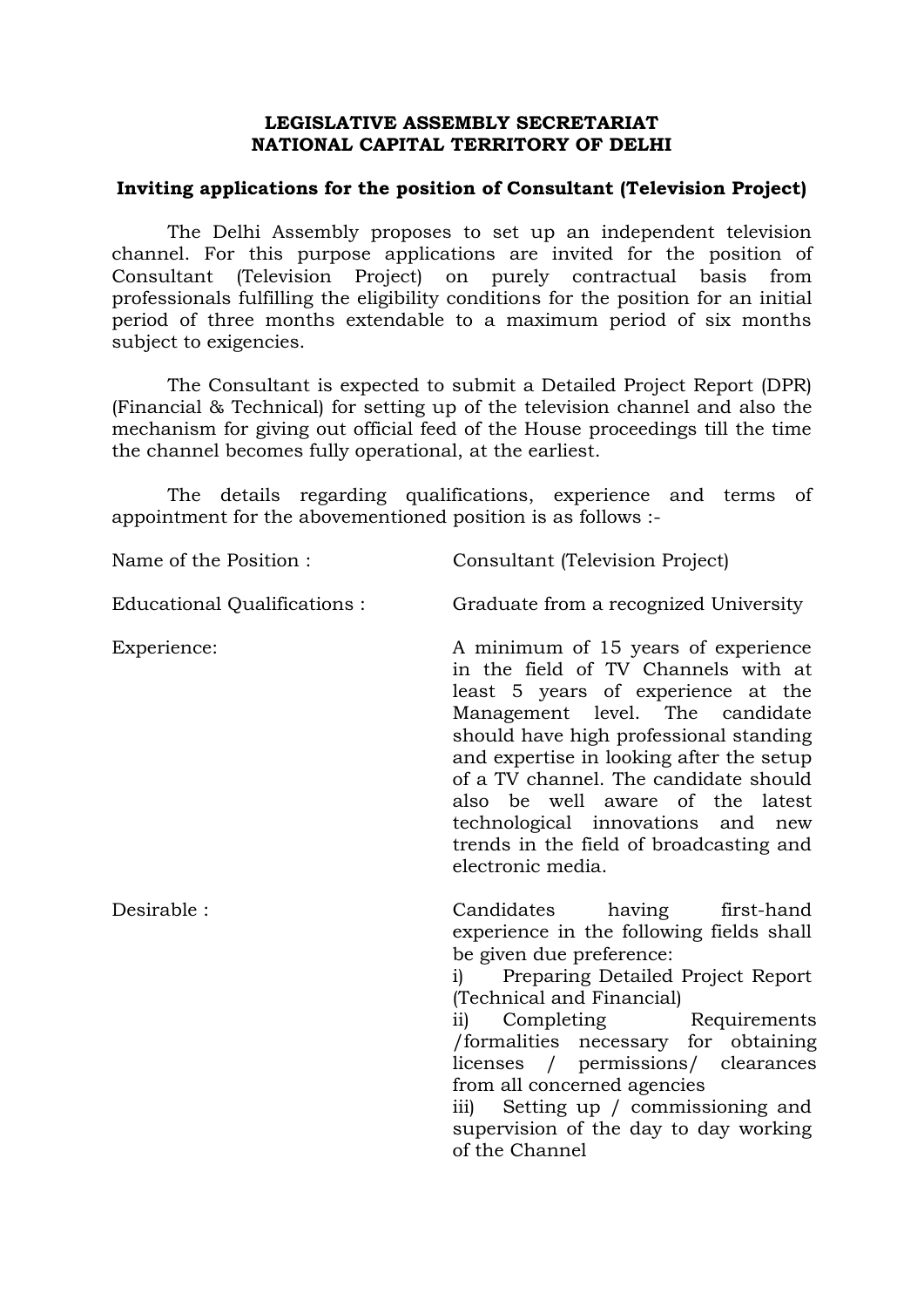| Age limit :                | As on 1st January 2016, the candidate<br>must have attained the age of 45 years<br>and must not have attained the age of<br>60 years.                                                                                                                                                                                                                                                                                                                                                                                                                                                                                  |
|----------------------------|------------------------------------------------------------------------------------------------------------------------------------------------------------------------------------------------------------------------------------------------------------------------------------------------------------------------------------------------------------------------------------------------------------------------------------------------------------------------------------------------------------------------------------------------------------------------------------------------------------------------|
|                            | <b>General Conditions</b>                                                                                                                                                                                                                                                                                                                                                                                                                                                                                                                                                                                              |
| Nationality:               | Only citizens of India are eligible to<br>apply for the above mentioned position.                                                                                                                                                                                                                                                                                                                                                                                                                                                                                                                                      |
| Remuneration Package:      | The fee for consultation is negotiable<br>and shall be determined on the basis of<br>candidate's expertise, experience and<br>professional standing, as judged by the<br>selection committee.                                                                                                                                                                                                                                                                                                                                                                                                                          |
| Method of recruitment:     | Eligible candidates shall be required to<br>appear for an interview to be conducted<br>Assembly Secretariat.<br>by<br>the<br>Candidates will have to make their own<br>arrangement for accommodation/ travel<br>etc., to attend the interview. The date of<br>the interview shall be intimated to the<br>shortlisted candidates separately.                                                                                                                                                                                                                                                                            |
| Terms of appointment:      | The<br>appointment<br>the<br>above-<br>to<br>mentioned position shall be purely on<br>contractual basis, initially for a period<br>of three months, which may, however,<br>be extended up to six months at the<br>discretion of the Assembly Secretariat.<br>contractual appointment may,<br>The<br>however, be terminated earlier by the<br>Assembly Secretariat. The selected<br>candidate shall be required to sign the<br>prescribed contract and undertake to<br>abide by the conditions as prescribed<br>Assembly Secretariat.<br>by the<br>The<br>selected candidates shall be required to<br>join immediately. |
| Last date for application: | 02/02/2016 by 5.00 PM.                                                                                                                                                                                                                                                                                                                                                                                                                                                                                                                                                                                                 |

2. The applications duly filled in may be sent to 'The Dy. Secretary / Head of Office, Legislative Assembly, Old Secretariat, Delhi 110054'. Candidates may also send their applications through e-mail to dysecyhoo.dvs-dl@gov.in.